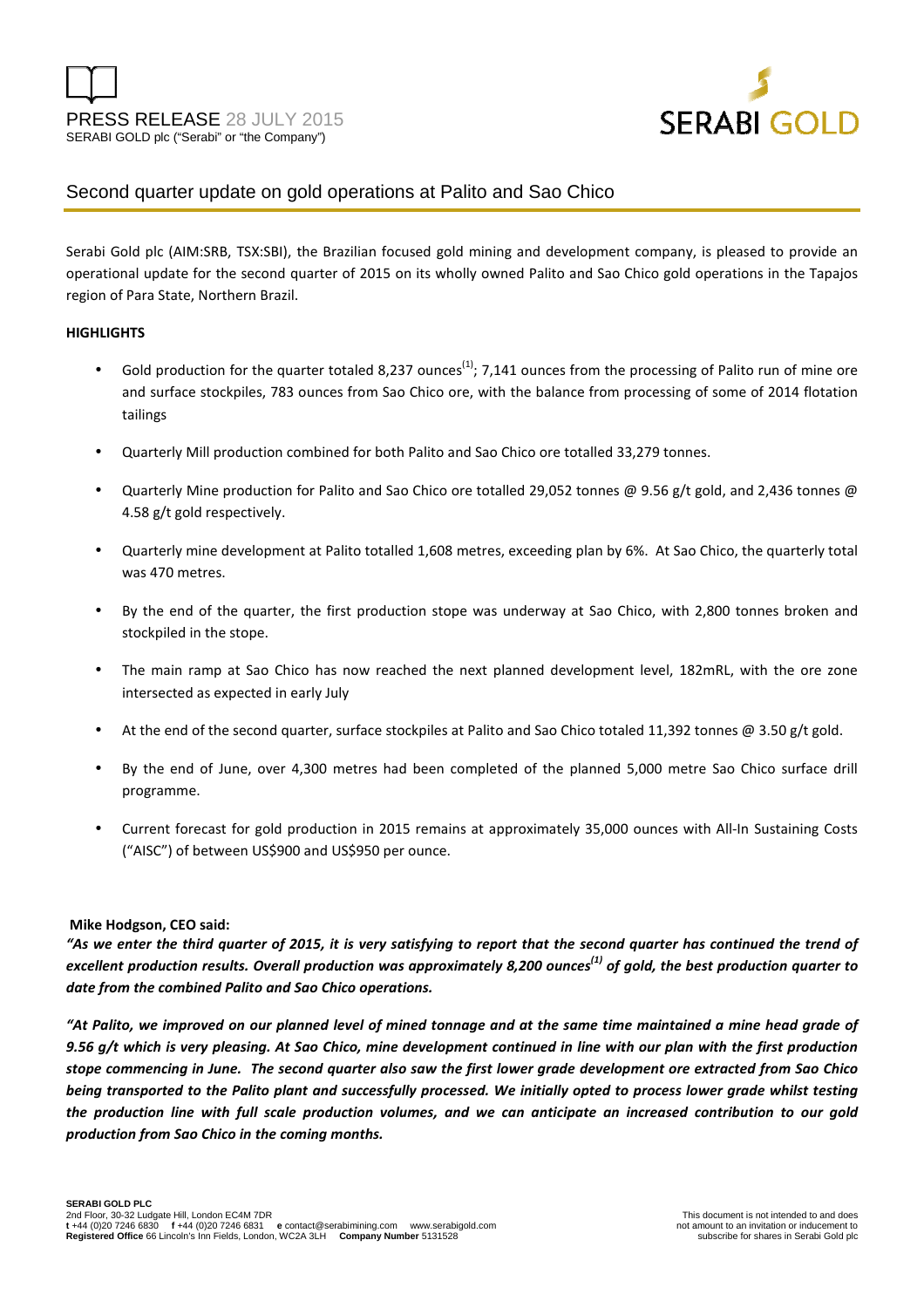



*"Also at the Sao Chico Mine we have now completed some 600 metres of development on the first level. This initial development, along with surface and underground drilling, is providing us with a significantly improved understanding of the mineralisation. To date the deposit is, as hoped, displaying some spectacular grades, with some 250 metres of the development, divided in four distinct ore zones, having been in high grade ore. As is the case with most vein mines, drilling alone does not provide the full story and it is the underground 'on-lode' development that ultimately defines the ore blocks.* 

*"I am encouraged by the initial results although Sao Chico is proving challenging from the perspective of fully understanding the geology. A significant portion of the planned surface drilling campaign has now been completed although results remain pending for a number of the holes drilled to date. The results from this exploration campaign will be announced in the near future.* 

 *"For three consecutive quarters we have been able to demonstrate steady growth in gold production since our declaration of commercial production one year ago, Palito is very much in regime and the next six months will see increasing levels of gold production from Sao Chico. This will be very welcome in what are clearly becoming very challenging times for gold developers and producers.* 

*I anticipate Sao Chico entering commercial production later in the year, and our 2015 production forecast of approximately 35,000 ounces and All-In Sustaining Cost guidance of US\$900-US\$950 per ounce being maintained. I look forward to updating the market on further production increases being achieved over the next six months."* 

**The latest interview with Serabi's Chief Executive, Mike Hodgson can be accessed using the following link http://brrmedia.co.uk/event/139822?popup=true**

### Results

Total production for the second quarter was 8,237 ounces<sup>(1)</sup> of gold. During the quarter, gold production was derived from the processing of run of mine ("ROM") ore from the Palito Mine, combined with the Palito surface coarse ore stockpiles, the stockpiled flotation tailings established during Palito mine production in 2014 and the beginning of processing of Sao Chico ROM ore.

With a total stockpile of over 45,000 tonnes of flotation tails recovered from 2014 plant production, the Company will continue processing of this material when possible. However, with excellent levels of Palito and Sao Chico ROM feed available, combined with the surface coarse ore stockpiles, available plant capacity for processing of the flotation tailings is limited.

At the Sao Chico Mine over 470 metres of horizontal development was achieved during the quarter, of which 163 metres involved deepening of the ramp. Over 600 metres of lode development has now been completed, mostly on the 216mRL. The second development level, 182mRL is also now underway and before the end of June, the first production stope on the 216mRL had been started. During the quarter over 2,400 tonnes of development ore were processed through the plant. Lower grade development ore has initially been used to test the process line. The Company intends to accelerate processing of Sao Chico ore during the second half of this year.

The Company expects to produce 28,000 – 29,000 ounces of gold during 2015 from the processing of Palito ROM and the Palito stockpiles. With the Sao Chico Mine now under development, the Company also anticipates production of 6,000 -7,000 ounces of gold from ore mined at Sao Chico, and as a result remains confident of achieving its production forecast of 35,000 ounces of gold for the year.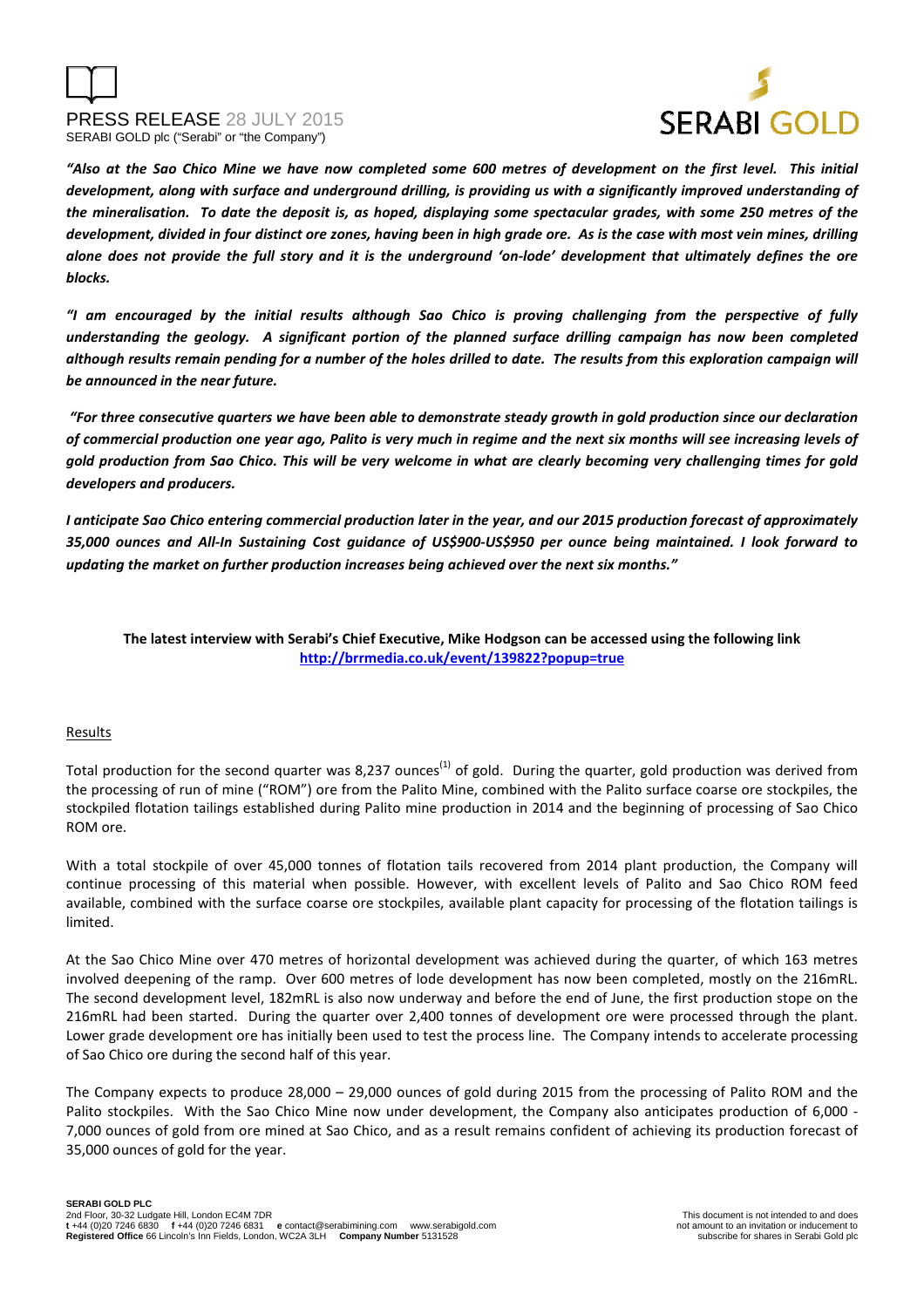

#### **SUMMARY PRODUCTION STATISTICS FOR THE TWO QUARTERS ENDING 30th JUNE 2015 (Palito & Sao Chico)**

| unco,                          |                    |                  |                  |              |
|--------------------------------|--------------------|------------------|------------------|--------------|
|                                |                    | <b>Quarter 1</b> | <b>Quarter 2</b> | Year to Date |
| Horizontal<br>development      | <b>Metres</b>      | 1,491            | 2,078            | 3,569        |
| Mined ore                      | <b>Tonnes</b>      | 25,812           | 31,488           | 57,300       |
|                                | Gold grade $(g/t)$ | 10.90            | 9.18             | 9.95         |
|                                |                    |                  |                  |              |
| Milled ore                     | <b>Tonnes</b>      | 31,412           | 33,279           | 64,691       |
|                                | Gold grade $(g/t)$ | 8.52             | 8.28             | 8.40         |
|                                |                    |                  |                  |              |
| Gold production <sup>(1)</sup> | <b>Ounces</b>      | 7,389            | 8,237            | 15,626       |

(1) Gold production figures are subject to amendment pending final agreed assays of the gold content of the copper/gold concentrate and the gold bullion when smelting and refining processes are completed.

## **Enquiries**

# **SERABI GOLD plc Michael Hodgson t** +44 (0)20 7246 6830<br>Chief Executive **m** +44 (0)7799 473621

m +44 (0)7799 473621 **Clive Line** t +44 (0)20 7246 6830<br>Finance Director **m** +44 (0)7710 151692 m +44 (0)7710 151692

**e** contact@serabigold.com

www.serabigold.com

#### **BEAUMONT CORNISH Limited**

**Nominated Adviser & Financial Adviser**  Roland Cornish **t** +44 (0)20 7628 3396 Michael Cornish **t** +44 (0)20 7628 3396

# **PEEL HUNT LLP UK Broker**

Matthew Armitt **t** +44 (0)20 7418 9000 Ross Allister **t** +44 (0)20 7418 9000

## **Blytheweigh UK Financial PR**

Tim Blythe **t** +44 (0)20 7138 3204 **m** +44 7816 924626 Halimah Hussain **t** +44 (0)20 7138 3203 **m** +44 7725 978141

Copies of this release are available from the Company's website at **www.serabigold.com** 

#### **Forward-looking statements**

Certain statements in this announcement are, or may be deemed to be, forward looking statements. Forward looking statements are identified by their use of terms and phrases such as ''believe'', ''could'', "should" ''envisage'', ''estimate'', ''intend'', ''may'', ''plan'', ''will'' or the negative of those, variations or comparable expressions, including references to assumptions. These forward looking statements are not based on historical facts but rather on the Directors' current expectations and assumptions regarding the Company's future<br>growth, results of operations, performance, future capital and other expenditures (including<br>the amount, nature and sources of funding t prospects and opportunities. Such forward looking statements reflect the Directors' current beliefs and assumptions and are based on information currently available to the Directors. A number of factors could cause actual results to differ materially from the results discussed in the forward looking statements including risks associated with vulnerability to general economic and business conditions, competition, environmental and other regulatory changes, actions by governmental authorities, the availability of capital markets,<br>reliance on key personnel, uninsured and underinsured losses and other factors, many of<br>which are beyond the control of the Comp contained in this announcement are based upon what the Directors believe to be

#### **SERABI GOLD PLC**

2nd Floor, 30-32 Ludgate Hill, London EC4M 7DR<br>t +44 (0)20 7246 6830 f +44 (0)20 7246 6831 e contact@serabimining.com www.serabigold.com not amount to an invitation or inducement to **Registered Office** 66 Lincoln's Inn Fields, London, WC2A 3LH **Company Number** 5131528

reasonable assumptions, the Company cannot assure investors that actual results will be consistent with such forward looking statements.

#### **Qualified Persons Statement**

.

The scientific and technical information contained within this announcement has been reviewed and approved by Michael Hodgson, a Director of the Company. Mr Hodgson is an Economic Geologist by training with over 25 years' experience in the mining industry.<br>He holds a BSc (Hons) Geology, University of London, a MSc Mining Geology, University<br>of Leicester and is a Fellow of the Institute Chartered Engineer of the Engineering Council of UK, recognizing him as both a Qualified<br>Person for the purposes of Canadian National Instrument 43-101 and by the AIM<br>Guidance Note on Mining and Oil & Gas Companies dated J

Neither the Toronto Stock Exchange, nor any other securities regulatory authority, has approved or disapproved of the contents of this news release.